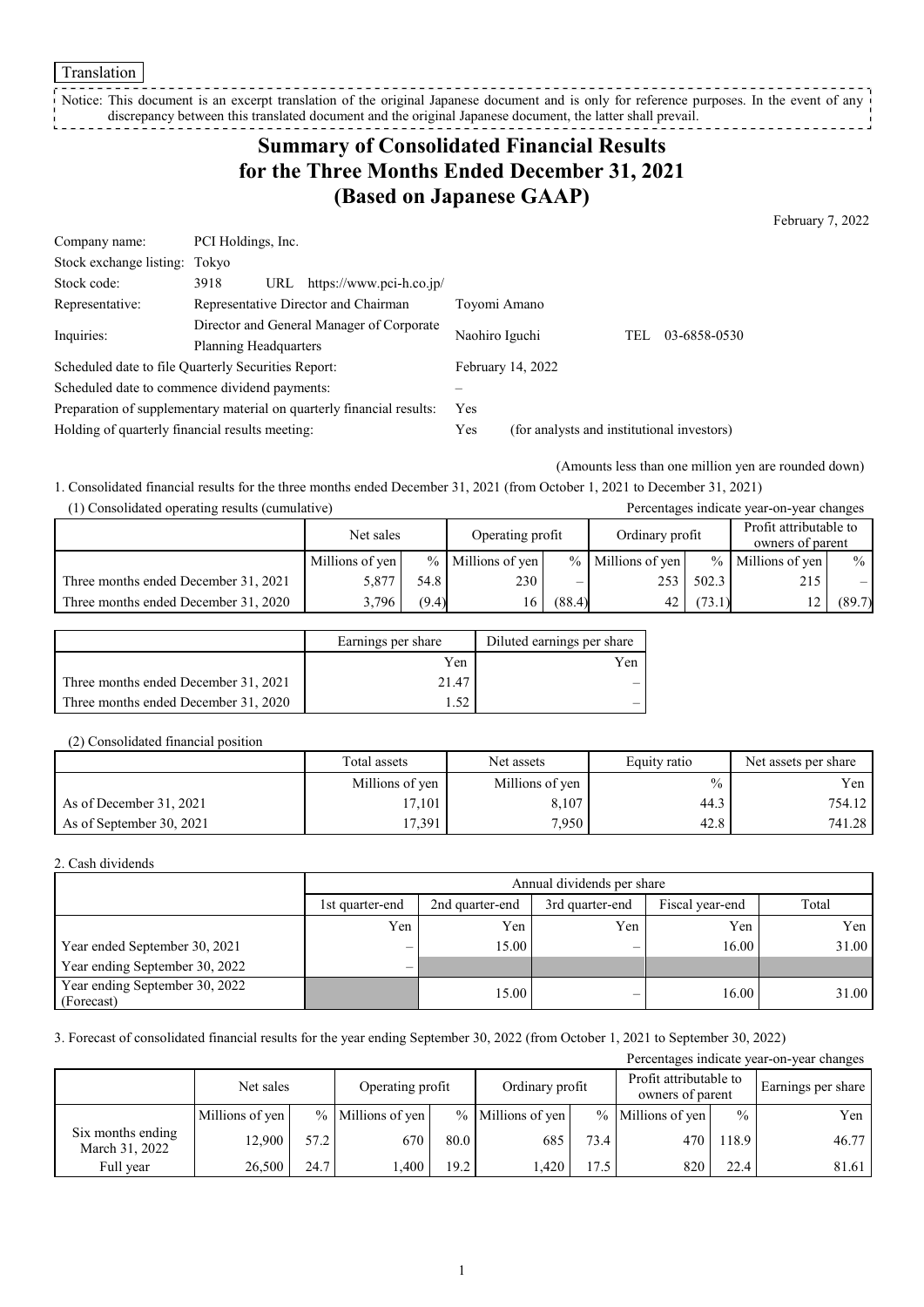| 4. Notes                                                                                                                                                                          |                |                                                        |                   |  |  |  |
|-----------------------------------------------------------------------------------------------------------------------------------------------------------------------------------|----------------|--------------------------------------------------------|-------------------|--|--|--|
| (1) Changes in significant subsidiaries during the three months ended December 31, 2021<br>(changes in specified subsidiaries resulting in the change in scope of consolidation): | N <sub>o</sub> |                                                        |                   |  |  |  |
| (2) Application of special accounting methods for preparing quarterly consolidated financial statements:                                                                          | No.            |                                                        |                   |  |  |  |
| (3) Changes in accounting policies, changes in accounting estimates, and restatement of prior period financial statements                                                         |                |                                                        |                   |  |  |  |
| Changes in accounting policies due to revisions to accounting standards and other regulations:                                                                                    |                | Yes                                                    |                   |  |  |  |
| Changes in accounting policies due to other reasons:                                                                                                                              |                | No                                                     |                   |  |  |  |
| Changes in accounting estimates:                                                                                                                                                  |                | No.                                                    |                   |  |  |  |
| Restatement of prior period financial statements:                                                                                                                                 |                |                                                        |                   |  |  |  |
| (4) Number of issued shares (common shares)                                                                                                                                       |                |                                                        |                   |  |  |  |
| Total number of issued shares at the end of the period (including treasury shares)                                                                                                |                |                                                        |                   |  |  |  |
| As of December 31, 2021                                                                                                                                                           |                | 10,322,400 shares   As of September 30, 2021           | 10,322,400 shares |  |  |  |
| Number of treasury shares at the end of the period                                                                                                                                |                |                                                        |                   |  |  |  |
| As of December 31, 2021<br>As of September 30, 2021<br>274,138 shares                                                                                                             |                |                                                        | 274,138 shares    |  |  |  |
| Average number of shares during the period (cumulative from the beginning of the fiscal year)                                                                                     |                |                                                        |                   |  |  |  |
| Three months ended December 31, 2021                                                                                                                                              |                | 10,048,262 shares Three months ended December 31, 2020 | 8,237,381 shares  |  |  |  |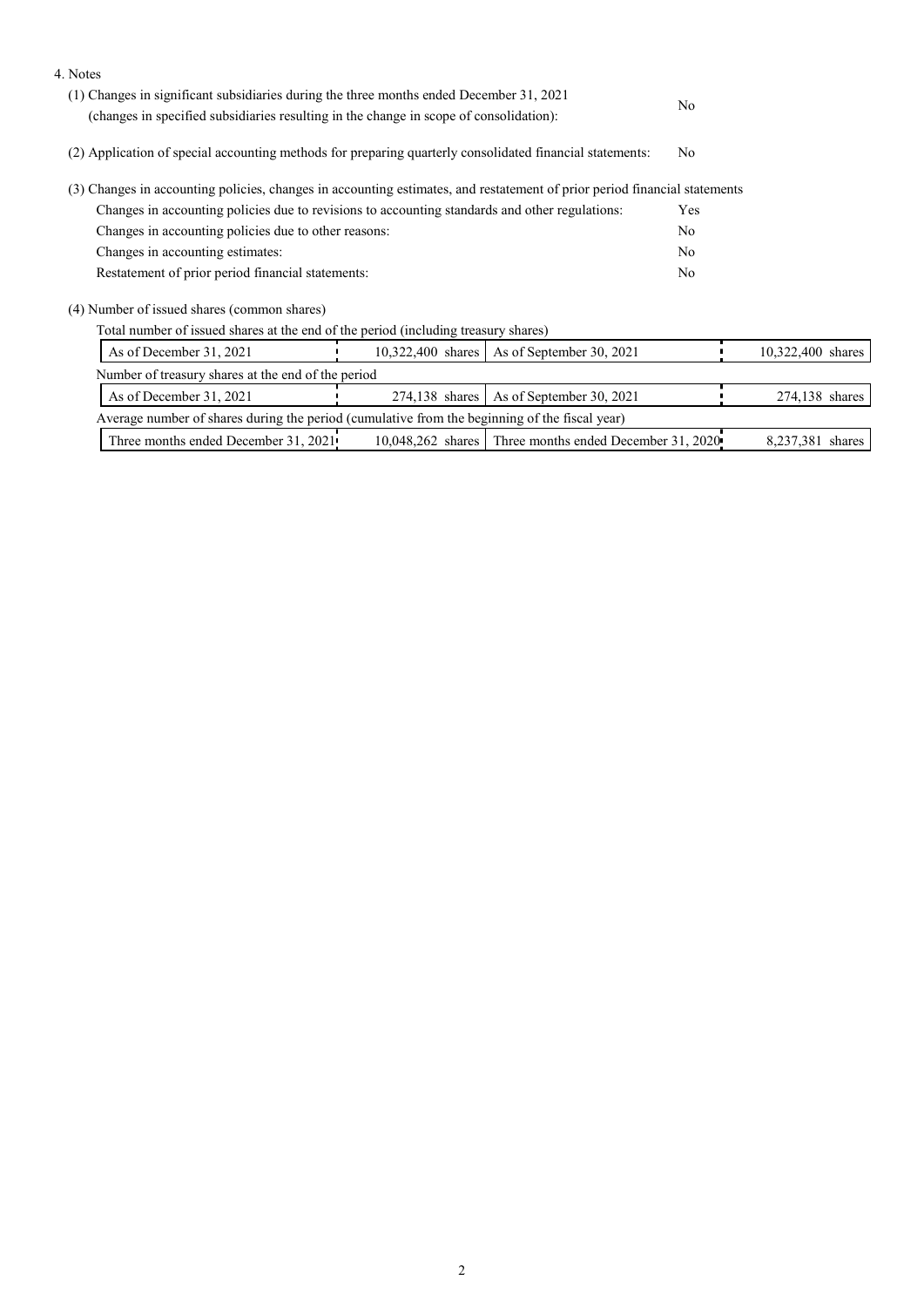## **Quarterly consolidated financial statements**

**Consolidated balance sheets** 

|                                                            |                          | (Thousands of yen)      |
|------------------------------------------------------------|--------------------------|-------------------------|
|                                                            | As of September 30, 2021 | As of December 31, 2021 |
| Assets                                                     |                          |                         |
| Current assets                                             |                          |                         |
| Cash and deposits                                          | 3,310,046                | 2,966,499               |
| Notes and accounts receivable - trade                      | 4,314,250                |                         |
| Notes and accounts receivable - trade, and contract assets |                          | 4,133,767               |
| Electronically recorded monetary claims - operating        | 1,771,094                | 1,811,559               |
| Inventories                                                | 1,291,517                | 1,353,032               |
| Income taxes receivable                                    |                          | 106,665                 |
| Other                                                      | 511,173                  | 461,521                 |
| Total current assets                                       | 11,198,082               | 10,833,046              |
| Non-current assets                                         |                          |                         |
| Property, plant and equipment                              | 946,615                  | 957,313                 |
| Intangible assets                                          |                          |                         |
| Goodwill                                                   | 2,299,418                | 2,295,994               |
| Other                                                      | 194,166                  | 201,294                 |
| Total intangible assets                                    | 2,493,585                | 2,497,289               |
| Investments and other assets                               | 2,753,034                | 2,813,655               |
| Total non-current assets                                   | 6,193,235                | 6,268,257               |
| <b>Total</b> assets                                        | 17,391,318               | 17,101,304              |
| Liabilities                                                |                          |                         |
| Current liabilities                                        |                          |                         |
| Accounts payable - trade                                   | 1,731,228                | 1,655,183               |
| Electronically recorded obligations - operating            | 1,056,150                | 1,200,925               |
| Current portion of long-term borrowings                    | 868,223                  | 868,223                 |
| Accounts payable - other                                   | 567,138                  | 594,455                 |
| Income taxes payable                                       | 299,742                  |                         |
| Provision for bonuses                                      | 551,903                  | 151,888                 |
| Provision for bonuses for directors (and other officers)   | 30,795                   | 4,287                   |
| Provision for loss on order received                       |                          | 90                      |
| Asset retirement obligations                               | 19,256                   | 10,157                  |
| Other                                                      | 1,381,012                | 1,772,321               |
| Total current liabilities                                  | 6,505,451                | 6,257,533               |
| Non-current liabilities                                    |                          |                         |
| Long-term borrowings                                       | 1,925,111                | 1,708,277               |
| Provision for retirement benefits for directors (and other |                          |                         |
| officers)                                                  | 44,214                   | 34,755                  |
| Retirement benefit liability                               | 135,208                  | 170,212                 |
| Asset retirement obligations                               | 440,159                  | 440,738                 |
| Other                                                      | 391,000                  | 382,220                 |
| Total non-current liabilities                              | 2,935,694                | 2,736,203               |
| <b>Total liabilities</b>                                   | 9,441,145                | 8,993,737               |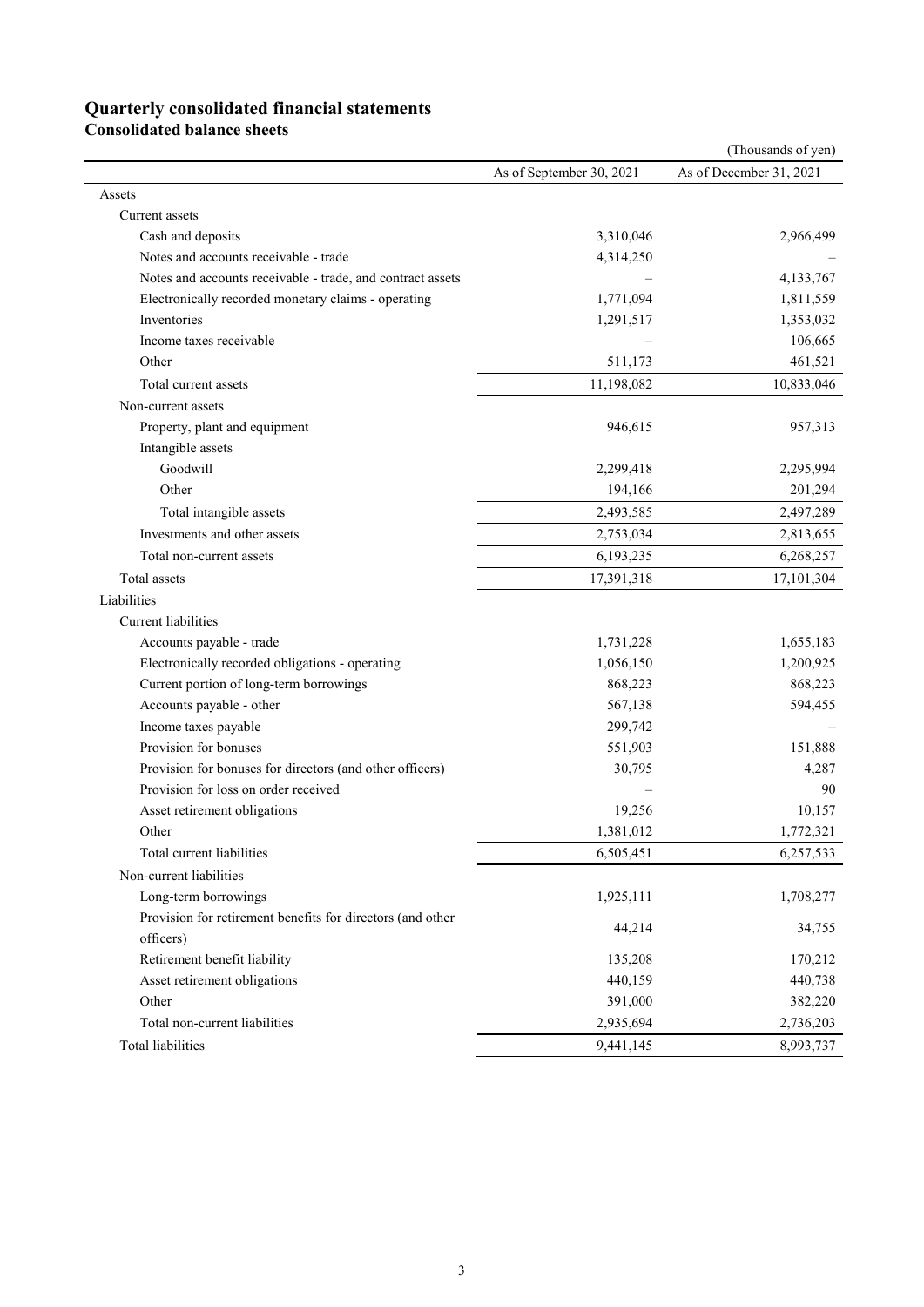|                                                       |                          | (Thousands of yen)      |
|-------------------------------------------------------|--------------------------|-------------------------|
|                                                       | As of September 30, 2021 | As of December 31, 2021 |
| Net assets                                            |                          |                         |
| Shareholders' equity                                  |                          |                         |
| Share capital                                         | 2,091,897                | 2,091,897               |
| Capital surplus                                       | 3,629,354                | 3,677,593               |
| Retained earnings                                     | 2,048,153                | 2,111,764               |
| Treasury shares                                       | (356, 470)               | (356, 470)              |
| Total shareholders' equity                            | 7,412,935                | 7,524,785               |
| Accumulated other comprehensive income                |                          |                         |
| Valuation difference on available-for-sale securities | (7,893)                  | 25,398                  |
| Remeasurements of defined benefit plans               | 43,489                   | 27,414                  |
| Total accumulated other comprehensive income          | 35,595                   | 52,813                  |
| Share acquisition rights                              | 27,859                   | 32,714                  |
| Non-controlling interests                             | 473,783                  | 497,254                 |
| Total net assets                                      | 7,950,172                | 8,107,566               |
| Total liabilities and net assets                      | 17,391,318               | 17, 101, 304            |
|                                                       |                          |                         |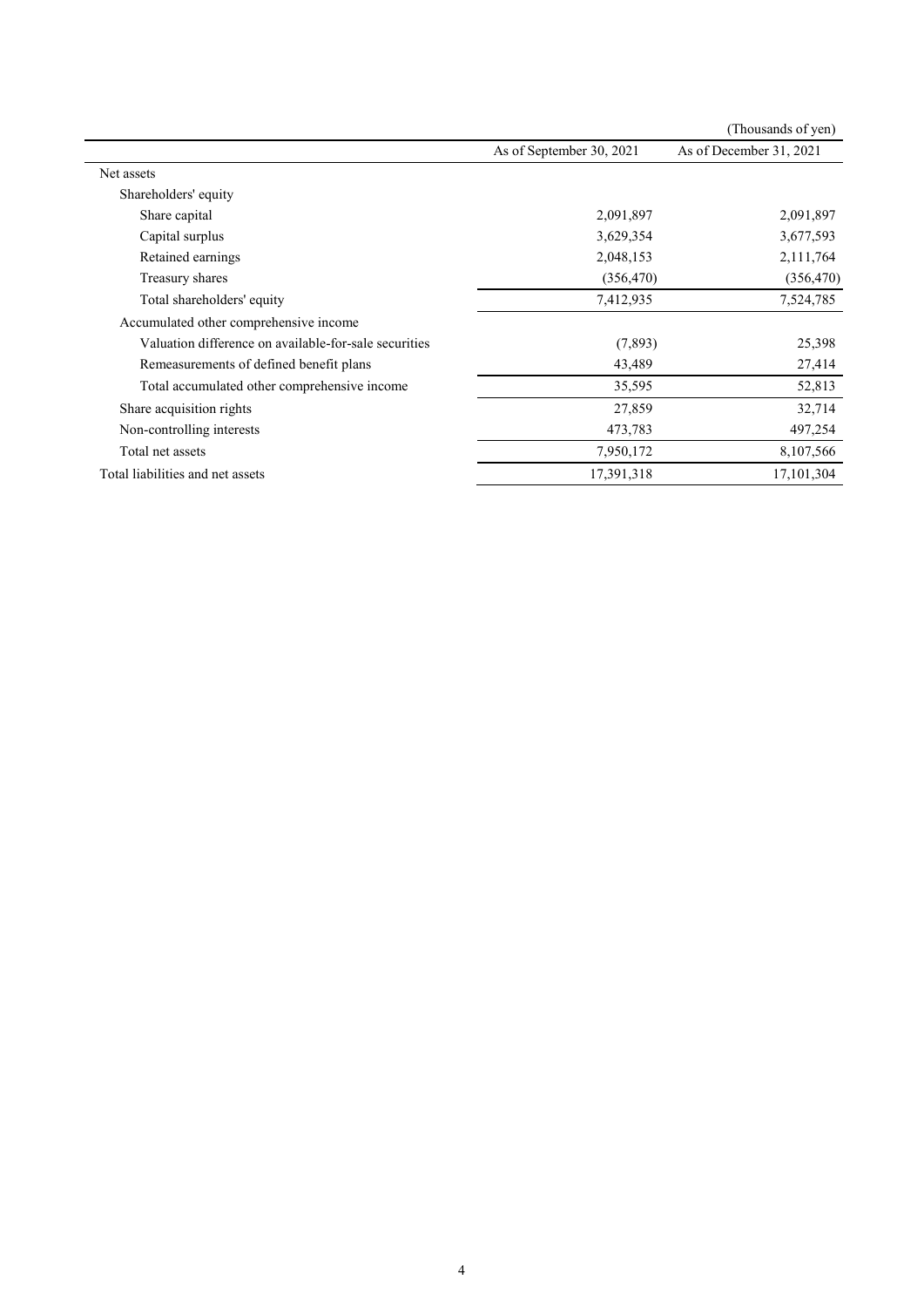### **Consolidated statements of income (cumulative) and consolidated statements of comprehensive income (cumulative)**

### **Consolidated statements of income (cumulative)**

|                                                  |                    | (Thousands of yen) |
|--------------------------------------------------|--------------------|--------------------|
|                                                  | Three months ended | Three months ended |
|                                                  | December 31, 2020  | December 31, 2021  |
| Net sales                                        | 3,796,501          | 5,877,132          |
| Cost of sales                                    | 2,870,452          | 4,404,122          |
| Gross profit                                     | 926,049            | 1,473,009          |
| Selling, general and administrative expenses     | 909,227            | 1,242,334          |
| Operating profit                                 | 16,821             | 230,675            |
| Non-operating income                             |                    |                    |
| Interest and dividend income                     | 11,066             | 17,949             |
| Subsidy income                                   | 18,120             | 1,831              |
| Surrender value of insurance policies            |                    | 10,543             |
| Other                                            | 906                | 3,041              |
| Total non-operating income                       | 30,093             | 33,366             |
| Non-operating expenses                           |                    |                    |
| Interest expenses                                | 3,705              | 2,658              |
| Commission expenses                              | 281                | 375                |
| Foreign exchange losses                          | 753                | 6,580              |
| Other                                            | 21                 | 541                |
| Total non-operating expenses                     | 4,763              | 10,155             |
| Ordinary profit                                  | 42,151             | 253,885            |
| Extraordinary income                             |                    |                    |
| Gain on cancellation of leases                   | 633                |                    |
| Total extraordinary income                       | 633                |                    |
| <b>Extraordinary</b> losses                      |                    |                    |
| Loss on redemption of investment securities      |                    | 1,520              |
| Other                                            |                    | 808                |
| Total extraordinary losses                       |                    | 2,329              |
| Profit before income taxes                       | 42,784             | 251,556            |
| Income taxes - current                           | 5,338              | 2,995              |
| Income taxes - deferred                          | 22,660             | (80, 267)          |
| Total income taxes                               | 27,999             | (77, 271)          |
| Profit                                           | 14,785             | 328,828            |
| Profit attributable to non-controlling interests | 2,279              | 113,102            |
| Profit attributable to owners of parent          | 12,505             | 215,725            |